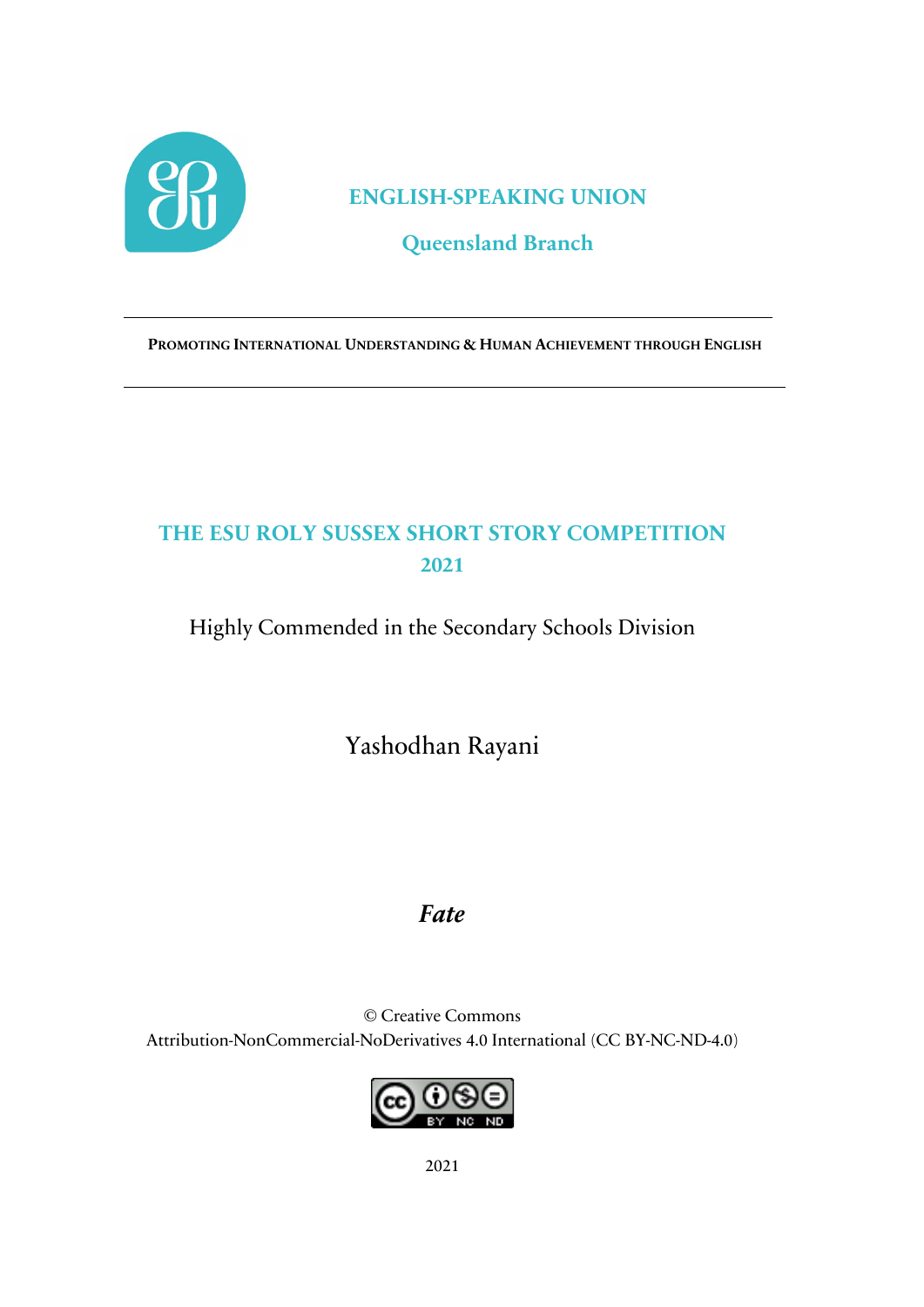#### Yashodhan Rayani

#### *Fate*

As we tear down the asphalt of State Route 63, bound for Peranga Farm, the wind whips the car's windows into submission—rattling, screeching, shrieking. The endless Outback drapes the road in a thick curtain of darkness. Cobalt blue lightning cracks over the valley; thunder booms. Rain leaks from the gloomy grey clouds—the same way blood pools from a wound. Sullen, the night's creatures snarl at us as we kick dirt up in our wake. Long claws, crimson eyes and bloodstained mouths, vermin lie in the shadows. If I were hunting today, I would seize the opportunity to snap their necks with my bare hands. I would relish the chance to watch the life drain from their eyes. I would lick their blood from my lips as they slid down my throat. Alas, this time, they are to be fed. To kill or to be killed. The poetry of fate: it's truly comedic.

Aaron's 2005 Holden Commodore growls, sputters, and spits. I stare into the inky black night; I can still see my grandfather's farm as if it were day. To the northwest of the farmhouse, the chicken coop. To the southwest, the rabbit run. To the east, the rifle shed—my favourite area. At least it used to be; now it's just ash. The police could only give me two things because the fire was still an 'ongoing investigation': Edmond's antique coin and his WWII standard issue Browning Hi-Power pistol. I wasn't to get used to it, though, as they warned me that the AFP would be over soon to collect it. I run my fingers down the barrel of the firearm and feel its silky steel sting my skin. Calm as the storm, I caress the mahogany handle—warm to the touch. Keeping it hidden from Aaron is far easier than I thought it would be. The night locks his eyes to the road—his headlights illuminating but a sliver of the darkness. It's only a matter of patience. *Tick-Tock, Tick-Tock* the clock sings. Destiny grants all of us our moment, but only the wise seize theirs.

"You alright, John?" Aaron asks—his voice as soft as flesh with empathy.

"I can't stop thinking about Edmond. Spending hours with him shooting rabbits was the only time I ever felt accepted as a child. Free to be me," I say, my voice as supple as a baby's bottom. As if I wanted—let alone needed—anyone else's approval.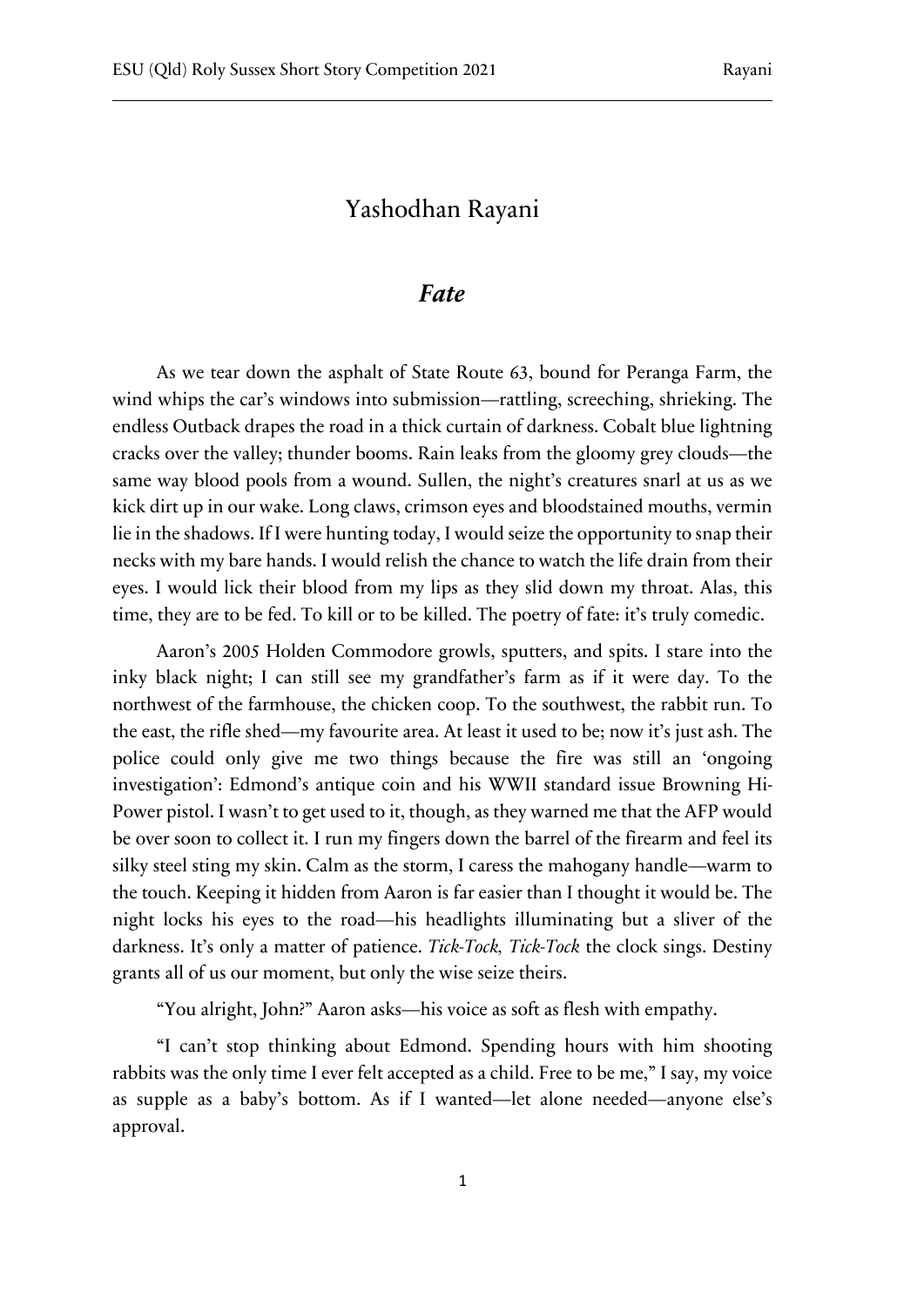"People are worthless; things are all that matter," I whisper noiselessly as I roll the coin between my fingers. Despite all of its chips, scratches, and dents, it's more valuable than Aaron could ever be. More valuable than any person could ever be. While people may leave you, may cheat you, may lie to you, things do not. They are unwillingly faithful to you until the very end. People must face their fate; things are eternal.

A pang of melancholy slams my chest: I miss hunting. I miss pulling the trigger and watching my prey falter, flop and fall. I miss the feeling of blood rushing to my ears; spit pooling in my mouth; adrenaline thumping as I gripped my prey. Taking a pest's life felt liberating. What would murder feel like? Would I feel the same rush, the same satisfaction, or would it be greater? *Could* it be greater?

To stop my mind racing, I take three deep breaths and fix my gaze on the pearlywhite moon through the window. The demise of the person sitting next to me is alluring, but I must wait for my time. "Patience is the price of success, John," my mother used to say. *Tick-Tock, Tick-Tock* the clock chants, and I swallow.

"Once we get to the farm and look around, I'm sure you'll feel better," Aaron remarks.

I doubt that, but I keep my mouth shut. My arm twitches. It's almost time. My fingers tremble violently in my pocket. Stay calm. Only three more minutes to go.

"I'm sure I'll feel better, Aaron," I say, trying to keep my derision buried.

"Thanks for helping me out, mate," I continue, "I've really been feeling down, but you've helped."

I can barely contain myself. My lungs feel like they're about to burst. My heart thumps quicker. The time draws nearer. My guts feel as twisted as my thoughts. But I love it. Two minutes to go. Time to make preparations.

Surgically, I silently slide my right hand into my khaki pants and wrap my finger around the magazine loaded with 7.65×21mm Parabellum bullets. As soon as my fingers graze the cartridge, glee surges to my temples and races to my ears. I smile. I *have* the power to kill. It feels liberating. A beautiful, meditative calm washes over me, which untangles my guts and my thoughts. I slowly slide my left hand into the pocket of my jumper and, once again, caress the warm grip. Unconsciously, my lefthand clutches my grandfather's coin and holds it flush to the barrel. One minute to go; my exhilaration is palpable.

I chuckle at Aaron. What a fool? How dare he think I need help? How dare he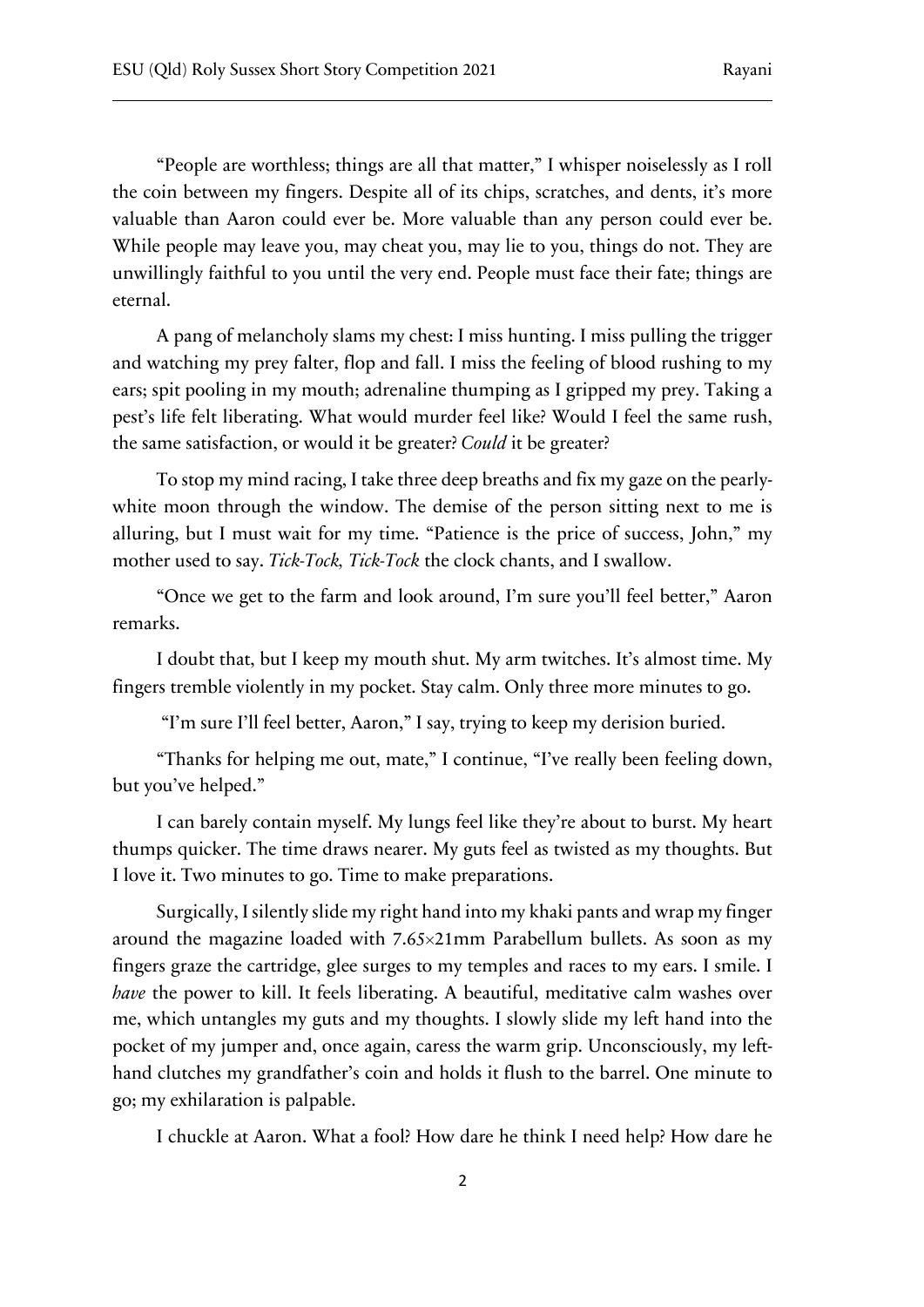think of me as weak? How dare he think that the death of my stupid grandfather would bother me in the slightest? Lusting for his firearm, I listened to that dumb old fool drone on for hours and hours about the war. He used to ramble on and on about blowing the heads off Frenchmen—a fissure of blood and screams. Judging by his grimaces, winces, and whines, he disliked the experience. I loved it. Not because of the violence, but just the notion that things could do that. Things could end the lives of millions of pathetic people. Sobbing, he told me about when he had to bury infants by the wheelbarrow.

"Innocent victims," he said; "acceptable casualties," I say. It's almost time to make my move.

Five seconds. Four seconds. Three seconds. Two seconds. Wait. Let's make this more interesting. "Hey Aaron, let's flip a coin." "For what?" "Nothing, really. Just for fun." "Sure."

"Heads or tails," I say, keeping my voice as even as possible."I'll take heads," Aaron says.

I flip the coin. It's heads. Perfect.

I rip the Hi-Power out of my pocket and slam the cartridge into the well; the tang clicks in agreement. Frantically, I shove my left hand over the top of the slide, grasp, and pull back sharply until it stops. Fun fun time has arrived. I point it at Aaron's head. Everything slows down. His eyes widen. His jaw gapes. Shock paralyses him. A dreg of mercy rises in my chest and chokes my breath; bloodlust soon extinguishes that. Eyes focused, I pull the trigger and feel a dash of fear and thrill race up my arm. Blood sprays the windscreen. His arms lay splayed over the dashboard. He is dead. Aaron is dead.

The steering wheel violently jerks to the right, and the car barrels into a tree. I survive. I am invincible. I am fate's harbinger.